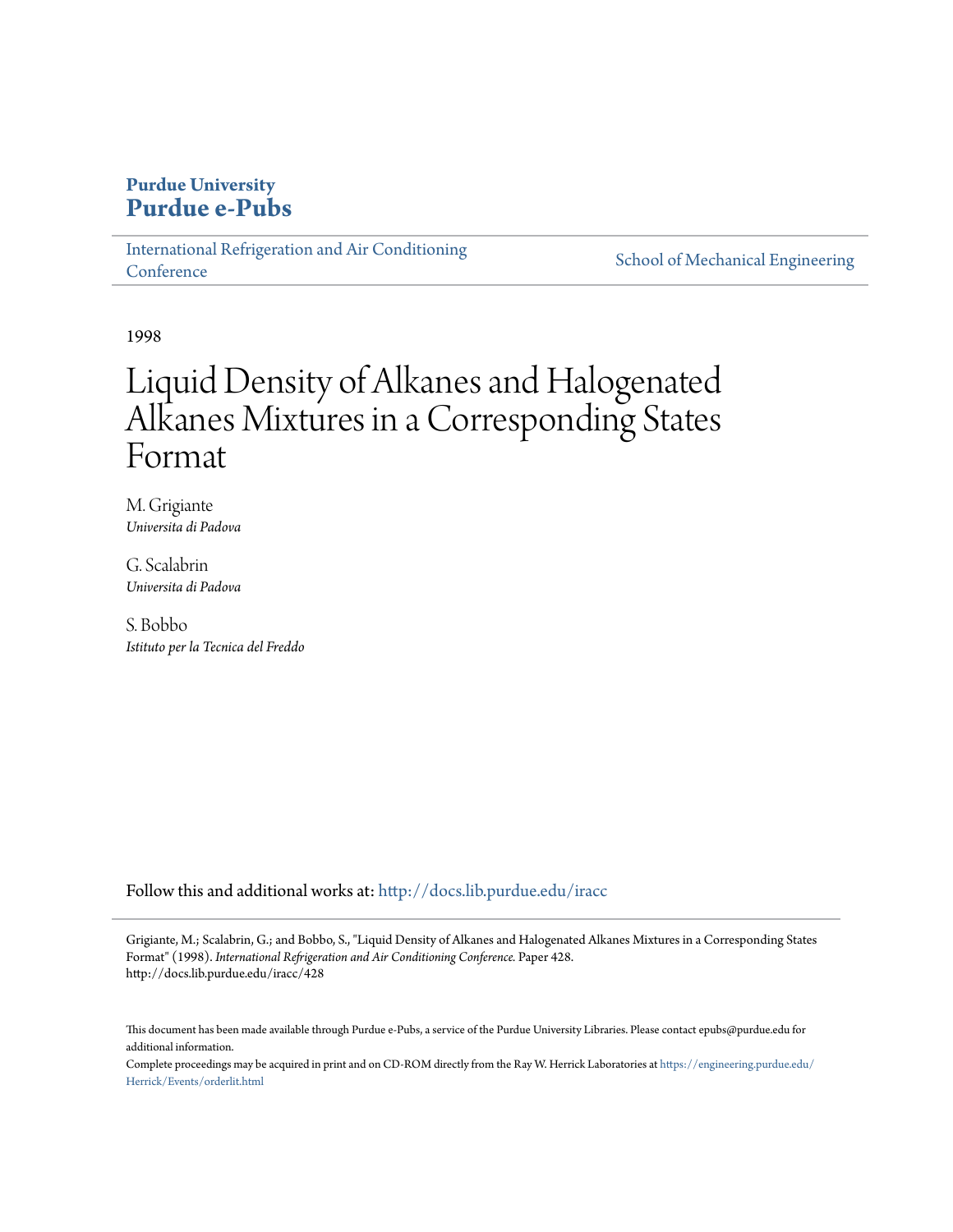# LIQUID DENSITY OF ALKANES AND HALOGENATED ALKANES MIXTURES IN A CORRESPONDING STATES FORMAT

M. Grigiante, G. Scalabrin

Istituto di Fisica Tecnica, Universita di Padova, via Venezia I - I-3513I Padova, Italy

S. Bobbo

Jstituto per Ia Tecnica del Freddo, C.N.R., corso Stati Uniti 4- I-35127 Padova, Italy

## ABSTRACT

The Corresponding States (CS) density models for mixture proposed here, one for saturated and one for compressed liquid, are analytically similar to the pure fluid liquid density exposed in the former paper, but now with critical constants and  $\delta_m$  replacing  $\omega_m$ , as from the mixing rules.

The mixing rules present two adjustable interaction coefficients for each binary pair, but they are set to unity making the two models completely *predictive:* both in fact do not preliminarily require any density data for the mixture of interest. To improve the prediction accuracy a *correlative* mode is here proposed in which the  $\delta_m$ parameter is substituted with a  $\delta_m(x)$  function which parameters are regressed from saturated liquid data, when available, for the binary mixture of interest.

The two models are validated with mixtures experimental data for the families of alkanes and hydrofluoroalkanes (HFC) and the prediction accuracy obtained is significatively better with respect to the existing predictive liquid density models for mixtures. The result is particularly useful for the studies about the new generation refrigerants applications.

#### INTRODUCTION

The prediction of thermodynamic properties of pure fluids and mixtures through accurate models is essential for the study and design of refrigeration components and systems. The need for these models is greatly increased in the last times particularly for alkanes and halogenated alkanes mixtures due to their interest as new generation refrigerants.

In the present work a three parameters CS model is proposed for the saturated and compressed liquid density prediction of alkanes and HFC mixtures. For both these two families of fluids a conformality has been formerly ascertained by the Authors, as it is required in a CS domain modelling.

#### DENSITY MODEL

#### **Mixture Models**

The density of a saturated liquid mixture is represented through a model which structure is similar to that used for the pure fluids [ l]:

$$
\log \rho_{r,s} \left( T_r, \delta \right) = \log \rho_{r,s} \left( c_1 \right) \left( T_r \right) + \frac{\delta_m}{\delta_r} \left[ \log \rho_{r,s} \left( c_2 \right) \left( T_r \right) - \log \rho_{r,s} \left( c_1 \right) \left( T_r \right) \right] \tag{1}
$$

In this equation with cl and c2 are indicated the mixture components and their reduced saturated liquid densities  $P_{r,sl}$  are obtained from the pure fluid model formerly proposed in [1]. In eq. (1)  $\delta$  and  $\delta_r$  are both obtained from

the definition of 
$$
\delta
$$
, already utilized in the same pure fluids density models:  
\n
$$
\delta = -\log_{10}\left[\frac{\left(\rho_r^S\right)_l}{\left(\rho_r^S\right)_j}\right]_{T_r=0.8}
$$
\n(2)

with  $\delta_r$  assuming the same value as for the pure fluid model, while for  $\delta_m$  a suitable mixing rule has to be introduced which combines the  $\delta$ , values of the pure components as function of composition.

For a compressed liquid mixture the proposed model is similarly :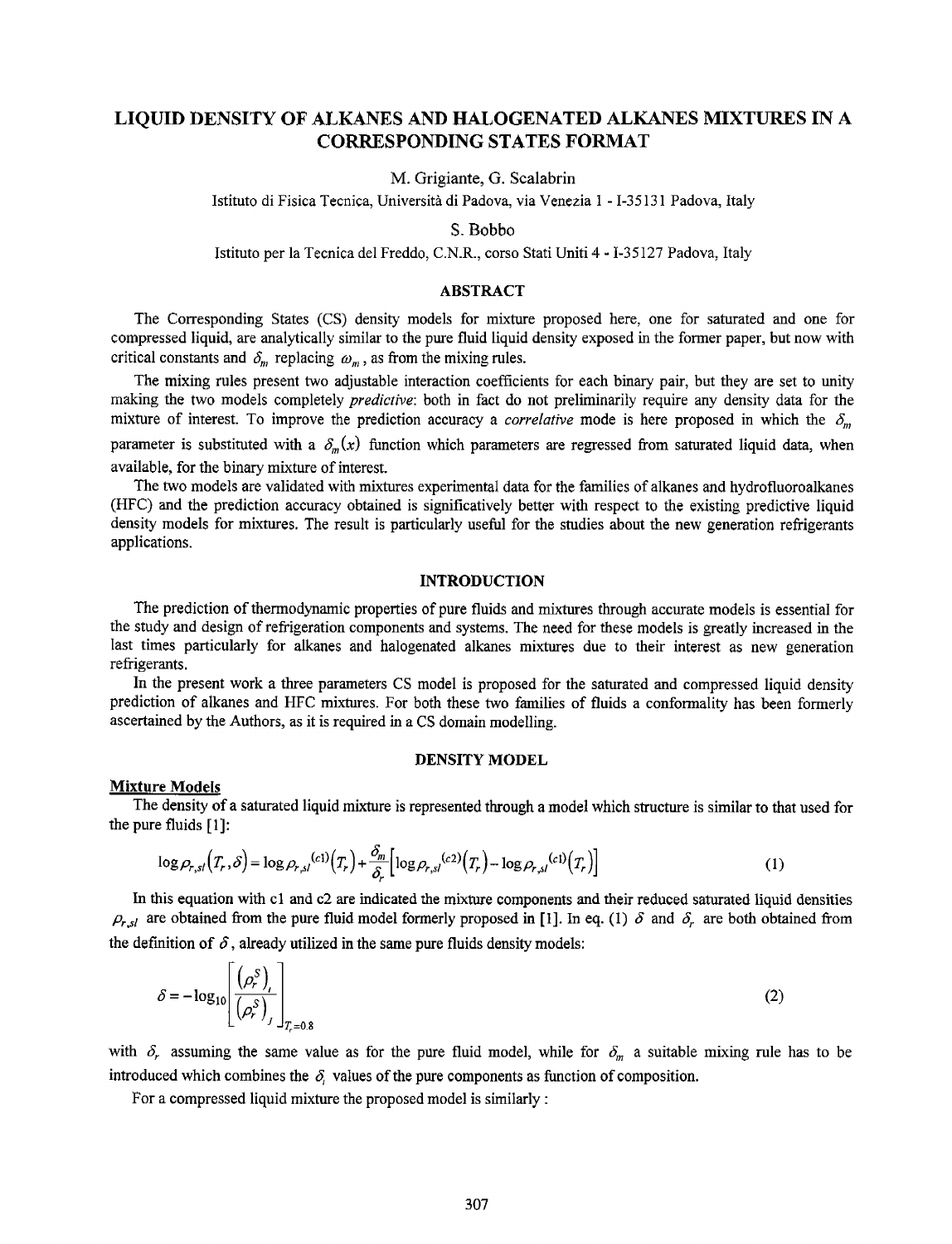$$
\log \rho_{r,l}(T_r, P_r, \delta) = \log \rho_{r,l}^{(c1)}(T_r, P_r) + \frac{\delta_m}{\delta_r} \Big[ \log \rho_{r,l}^{(c2)}(T_r, P_r) - \log \rho_{r,l}^{(c1)}(T_r, P_r) \Big]
$$
(3)

The same considerations are here retained for  $\delta_m$  and  $\delta_r$  as for the former eq. (1). In this case too the reduced compressed liquid densities  $\rho_{r,l}$  for c1 and c2 are obtained from the pure fluid model [1]. In this way from the saturated liquid and compressed liquid dedicated equations of only two reference fluids of a conformal family the liquid density of any mixture of the family can be predicted.

#### **Mixing Rules**

Similarly to the *one-fluid-model* technique utilized to extend a pure fluid EoS to a mixture, the density models for pure fluids presented formerly can be extended to mixtures utilizing a *one-fluid-model* with the same mixing rules proposed for the mixture thermodynamic behaviour representation. The classical method, common to the corresponding states techniques, of modifying the critical properties of the pure fluids through suitable mixing rules and introducing these pseudo critical properties of the mixture into the pure fluid model, is here utilized for the pseudo critical temperature and pressure, making them dependent from composition.

The mixture model is once more represented by the equations (1) and (3), but now with the critical constants turned into the mixture pseudocritical constants obtained from the following mixing rules[2,3]:

$$
\delta_m (T_{cm}/P_{cm})^{2/3} = \sum_i \sum_j x_i x_j \delta_{ij} (T_{cij}/P_{cij})^{2/3}
$$
 (4)

$$
T_{cm}/P_{cm} = \sum_{i} \sum_{j} x_i x_j T_{cij} / P_{cij}
$$
\n
$$
\tag{5}
$$

$$
T_{cm}^2/P_{cm} = \sum_i \sum_j x_i x_j T_{cj}^2/P_{cj}
$$
 (6)

$$
T_{cij} = \varepsilon_{ij} \left( T_{ci} T_{cj} \right)^{1/2} \tag{7}
$$

$$
P_{cij} = 8T_{cij} \left/ \left\{ \eta_{ij} \left[ \left( T_{ci} / P_{ci} \right)^{1/3} + \left( T_{cj} / P_{cj} \right)^{1/3} \right]^3 \right\} \tag{8}
$$

$$
\delta_{ij} = \left(\delta_i + \delta_j\right)/2\tag{9}
$$

The proposed mixing rules present the two adjustable interaction coefficients  $\varepsilon_{ij}$  and  $\eta_{ij}$  for each binary pair, which have to be regressed over some sets of density data for the mixture of interest. In this case the mixing rule is *correlative.* Setting those coefficients to 1 makes the mixing rule completely *predictive.* In the present work only the *predictive* mode was utilized for the mixing rule.

It was furthermore observed that the prediction accuracy of the models, both for saturated and compressed liquid mixtures, is much more sensible to  $\delta_m$  than to any one of the two pseudocritical parameters  $P_{cm}$  and  $T_{cm}$ . In case of <sup>a</sup>*correlative* mode for the mixing rule the following procedure is then proposed. The two eqs. (4) and (9), through which the  $\delta_m$  value is obtained, are omitted and a local  $\delta_m$  value is generated for each saturated liquid density point of an experimental data set for the mixture of interest. The locally generated  $\delta_m$  values are then correlated only as function of their composition dependence, obtaining the mixture *ij* specific function for  $\delta_m(x)$ :

$$
\left[\delta_m = \delta_m(x)\right]_{ij} \tag{10}
$$

For the mixtures studied a suitable analytic form of this function was found to be:

$$
\left[\delta_m\right]_{ij} = a + bx + cx^2 + dx^3\tag{11}
$$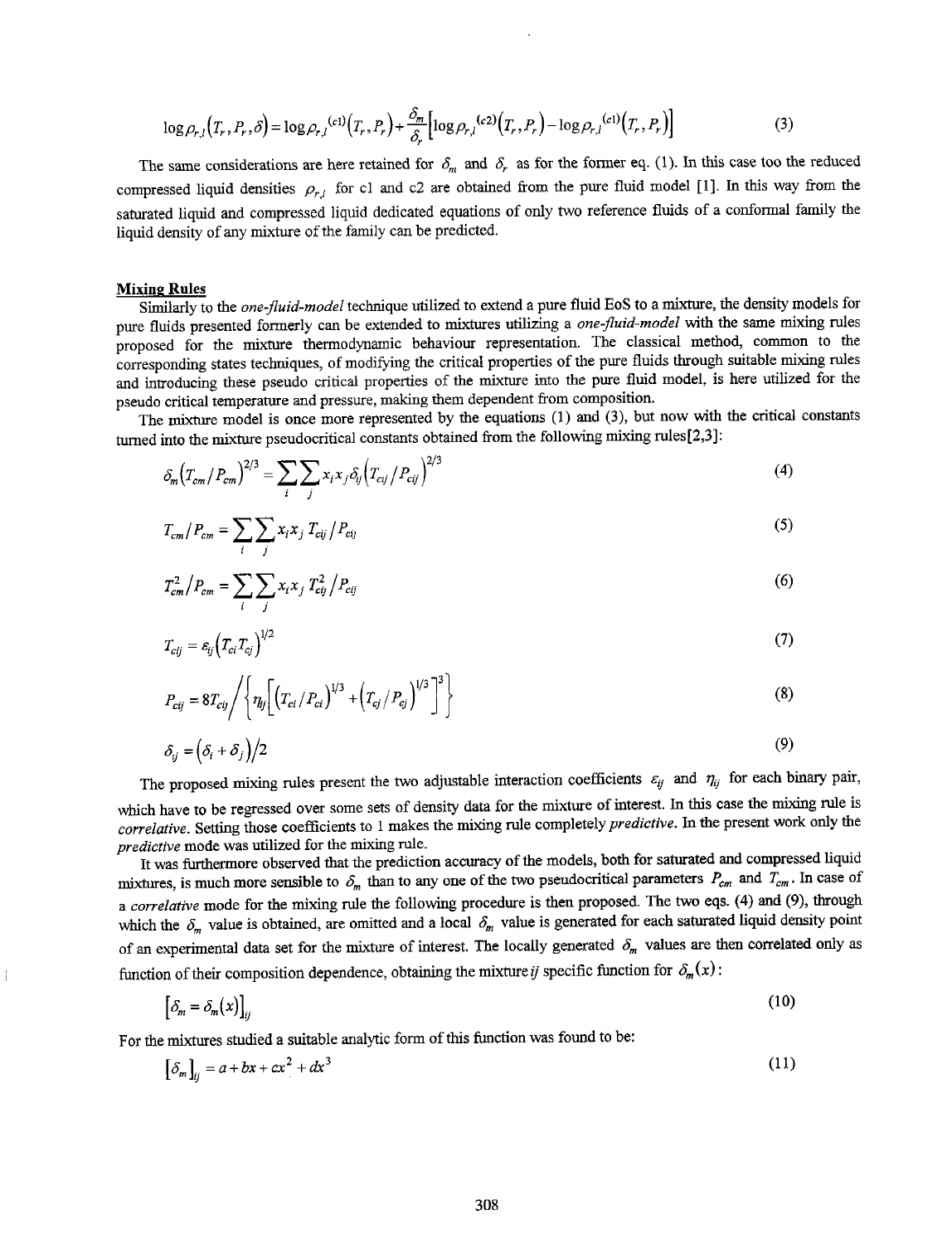In Table X the equation coefficients are reported for three mixtures together with the references from which the data utilized for the coefficients regression were obtained.

|      | R <sub>22</sub> -R <sub>142</sub> b | R22-R152a     | R32-R134a     |
|------|-------------------------------------|---------------|---------------|
| a    | -3.87506481                         | $+0.05767926$ | $+0.04490487$ |
|      | $-0.58329812$                       | $-0.04837927$ | $+0.00019852$ |
| Ċ    | $+0.23641053$                       | $+0.03517521$ | $+0.03862046$ |
| d    |                                     | -0.02702388   |               |
| Ref. | 41                                  | 15            | -6            |

Table X: Equation (11) coefficients and data sources for three mixtures.

It is evident that the predictive mode is typical of a mixture for which no saturated liquid density data are available, while the correlative mode may be assumed in the opposite condition.

#### MODELS VALIDATION

#### Saturated Liquid

A model validation is here proposed for saturated liquid densities of alkanes and HFC mixtures and against the conventional model of Hankinson, Brobst and Thomson (HBT) [7].

In Figures from 1 to 3 three binary systems of alkanes are considered with results always favourable for the present model. The data are plotted as function of composition and no evident variation of the error deviation with composition is noticed. Moving from nonpolar to the polar systems, composed of halogenated alkanes, the error deviation of the proposed model slightly decreases, but it is still better than that obtained from the HBT model. If the tuning function  $\delta_m(x)$  is furthermore utilized the model performance improves reaching results similar to those of the predictive model for alkanes. In fact the tuning function in the present work is only used for the halogenated refrigerants. The prediction error deviations for the systems R22/R142b, R22/152a and R32/134a are shown in Figures from 4 to 6. It is evident the effectiveness of the mixing rule modification through the tuning function  $\delta_m(x)$ .

#### Compressed Liquid

In Figs. from 7 to 8 the compressed liquid density model is tested for alkanes mixtures. Here also the HBT model is assumed for comparison. The two alkanes mixtures ethane/propane and propane/n-butane are examined with results similar to those verified formerly [ 1] for the same pure components: no effect of accuracy decrease is observed, neither as function of composition nor as function of pressure.

In Figs. from 9 to 12 the validation is presented for the halogenated refrigerant mixtures. Fig. 9 indicates that the model in predictive mode reaches good results with respect to the HBT mixture model, practically without taking account of the pressure effect. Very satisfactory results are obtained with the introduction of the same tuning function  $\delta_m(x)$  previously introduced for saturated liquid conditions. This is evident from Figs. 10 and 11 for the mixtures R22/Rl42b and R32/R134a.

The Fig. 12 presents a case where the  $\delta_m(x)$  function cannot be obtained, because saturated liquid density data were not found. Also the HBT model fails for this system due to the erroneous prediction of the pseudocritical properties; in fact the data are quite close to the mixture critical locus, where the HBT mixing rules become unreliable. However the proposed model in predictive mode give very interesting results.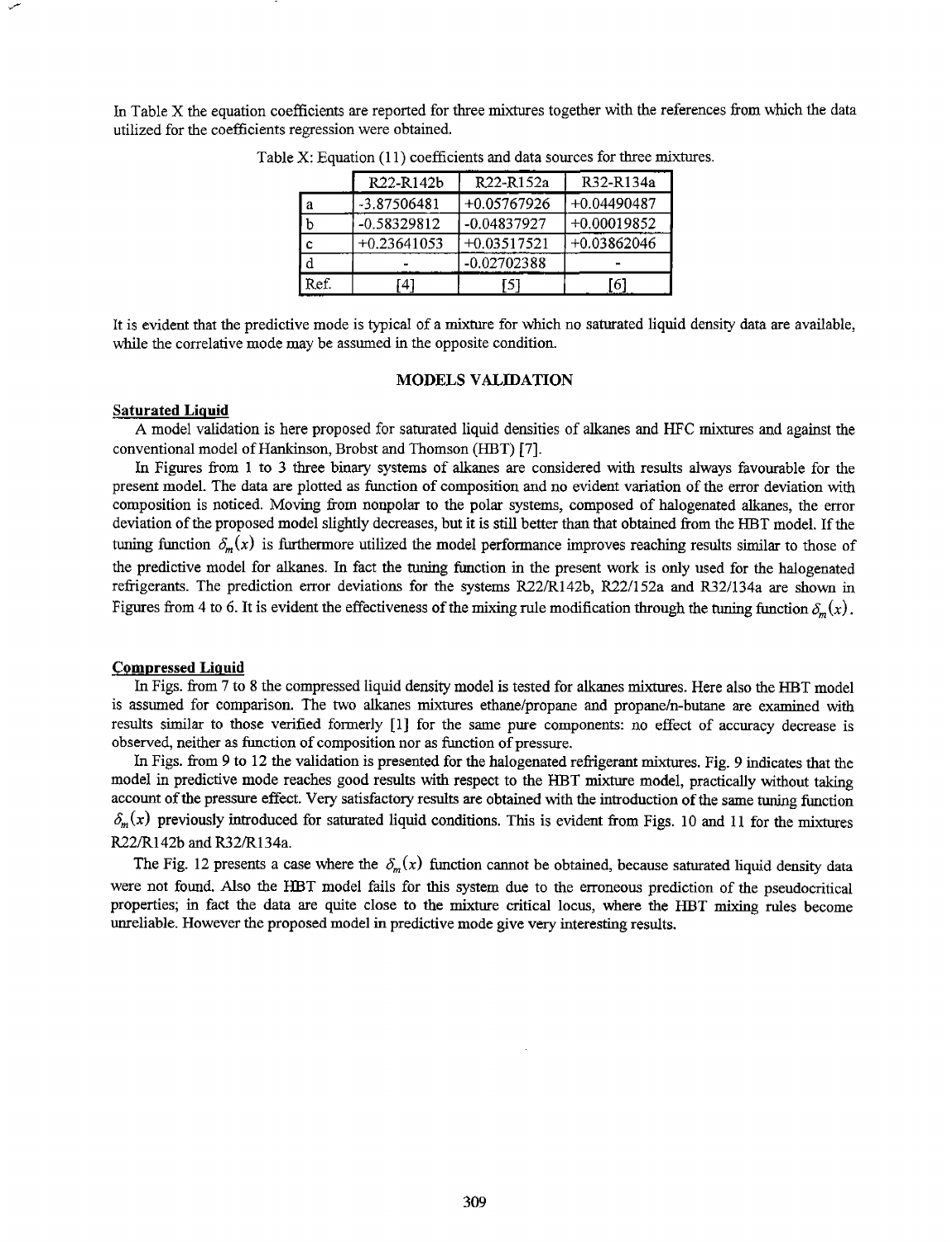

Fig. 1. Saturated liquid density percent deviation of mixture ethane/propane for the proposed and the HBT models; data from [8].



Fig. 3. Saturated liquid density percent deviation of mixture propane/iso-butane for the proposed and the HBT models; data from [8].



Fig. 5. Saturated liquid density percent deviation of mixture R22/R152a for the proposed model, without and with the tuning function  $\delta_m(x)$ , and the HBT model; data from [5].



Fig. 2. Saturated liquid density percent deviation of mixture propane/n-butane for the proposed and the HBT models; data from [8].



Fig. 4. Saturated liquid density percent deviation of mixture R22/R142b for the proposed model, without and with the tuning function  $\delta_m(x)$ , and for the HBT model; data from [4].



Fig. 6. Saturated liquid density percent deviation of mixture R32/R134a for the proposed model, without and with the tuning function  $\delta_m(x)$ , and the HBT model; data from [6].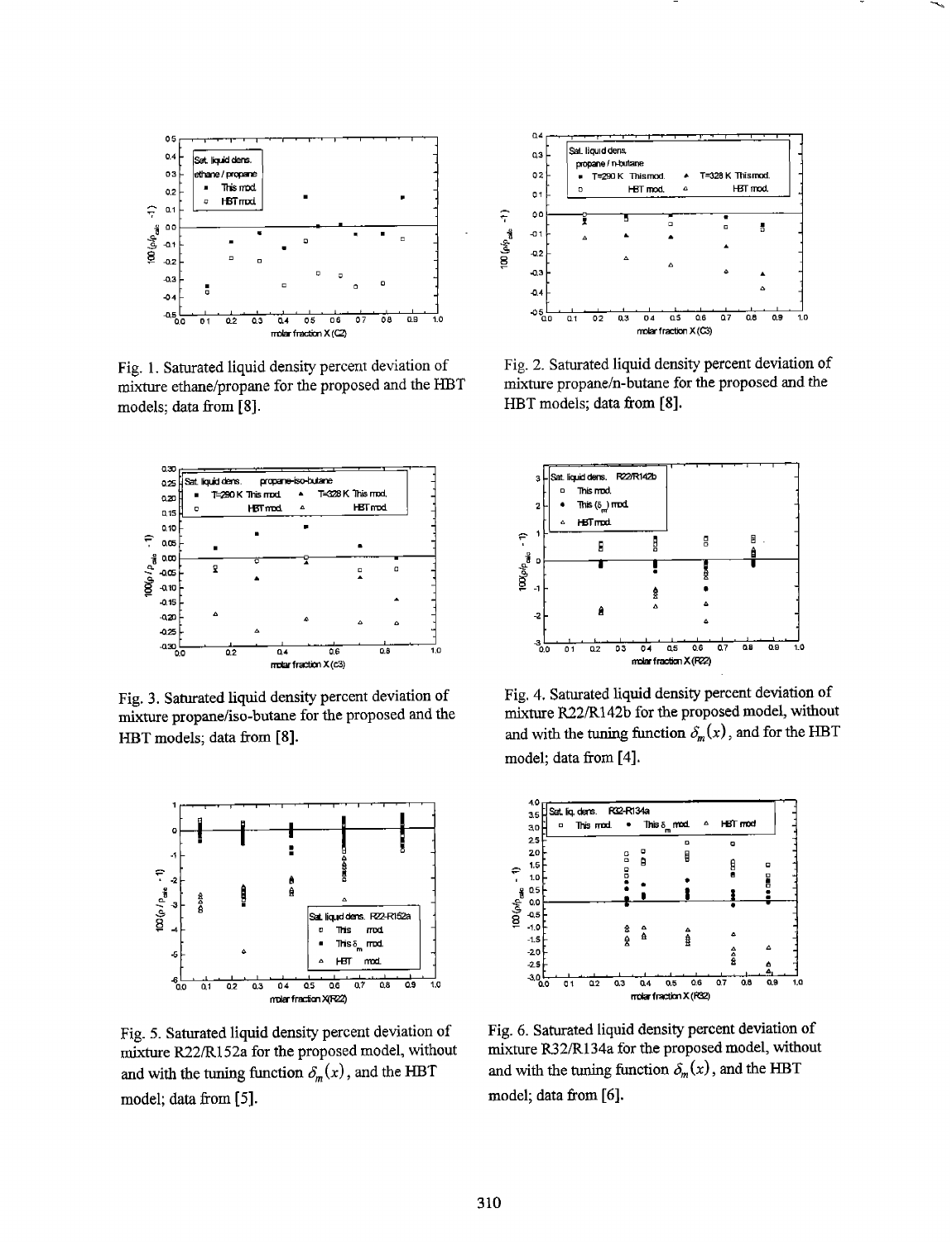

Fig. 7. Compressed liquid density percent deviation of mixture ethane/propane for the proposed model and the HBT model; data from [9].



Fig. 9. Compressed liquid density percent deviation of mixture R134a/R152a for the proposed model and the HBT model; data from [11].



Fig. 11. Compressed liquid density percent deviation of mixture R32/R134a for the proposed model, without and with the tuning function  $\delta_m(x)$ , and the HBT model; data from [6].



Fig. 8. Compressed liquid density percent deviation of mixture propane/n-butane for the proposed model and the HBT model; data from [10].



Fig. 10. Compressed liquid density percent deviation of mixture R22/R152a for the proposed model, without and with the tuning function  $\delta_m(x)$ , and the HBT model; data from [12].



Fig. 12. Compressed liquid density percent deviation of mixture R125/R143a for the proposed model; data from  $[13]$ .